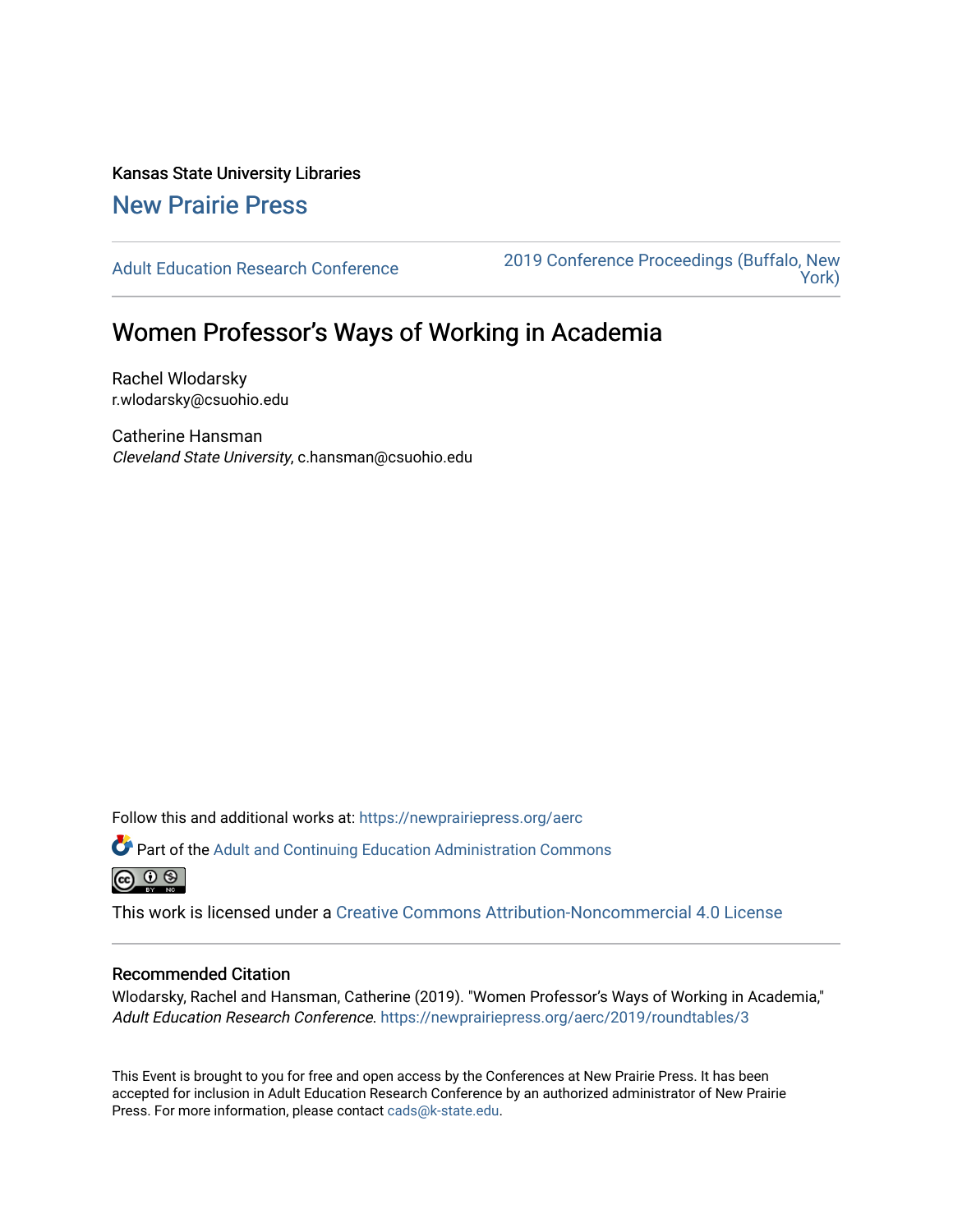## **Women Professor's Ways of Working in Academia**

Rachel Wlodarsky and Catherine Hansman Cleveland State University

**Abstract:** We addressed which women's development theories might explain women professors' academic identity, unique pressures faced by women faculty members, and how these issues impact work-life balance.

**Keywords:** Women's Identity, Career Stages, Ethic of Care and Mentoring

As seasoned faculty members can attest, the road to gaining promotion and tenure in institutions of higher education can be difficult and multifaceted. Faculty members who are also parents face many challenges, among them maintaining a healthy work-life balance. Work-life balance issues are complex, and although this need for balance is not gendered (i.e. males who have sole custody of their child(ren), gay couples with children), we have chosen to focus on the challenges women faculty members face, particularly balancing their work and personal lives. We pose various questions that assist us in exploring these issues. For example, what developmental theories frame and explain women professors' academic identity? What are the unique pressures faced by women faculty members as they work towards tenure and promotion? What impact does the continuing expectations for research, service and teaching have on women professors who strive to balance their personal lives with career obligations? And finally, how can higher education institutions better support women professors?

We are two women faculty members who are at different stages of our academic careers and have experienced personally the struggle to balance our work and personal lives. To explore ways to manage our roles as faculty members with our personal lives, we examined some of the foundational developmental theories, Gilligan's *A Different Voice (1982),* Belenky, Clinchy, Goldberger and Tarule's *Women's Ways of Knowing (1986)*, Josselson's *Finding Herself (1987).*  We also surveyed current literature; for instance, Allan (2012) discusses the "chilly climate in academe that reinscribes traditional gender norms discouraging to all women in our storied halls" (p. 67), norms that are "often nuanced, unconsciously applied, and demoralizing to women students and faculty" (Fox, 2017, p. 16). Massé (2017) argues that although affirmative action, family medical leave, sexual harassment, LGBTQ, and Title IX polices have encouraged the development of women friendly campuses, and despite the fact that the percentage of women earning doctorates is higher than males, women faculty members are still not equally present in academe. In Massés' view, this is the result of "often unexamined gender-normative institutionalization of professional life stages"  $(p, xv)$  – or the life stages of academic women that do not necessarily neatly line up with the stages described in developmental theories.

Massé and Bauer-Maglin's (2017) edited book examines the lives of a variety of women in academe and we examine their experiences through the lenses of gender as well as personal and professional life stages. The academic women's stories are organized in stages that do not necessarily reflect women's actual ages, but rather the stages of their careers: Graduate School, Early Career (including tenure), Midcareer (including Post-Tenure), and Late Career and Retirement. We explored the career stages frequently experienced by women faculty members throughout their academic careers, regardless of women's actual ages, using the general categories/stages proposed by Massé and Bauer-Maglin.